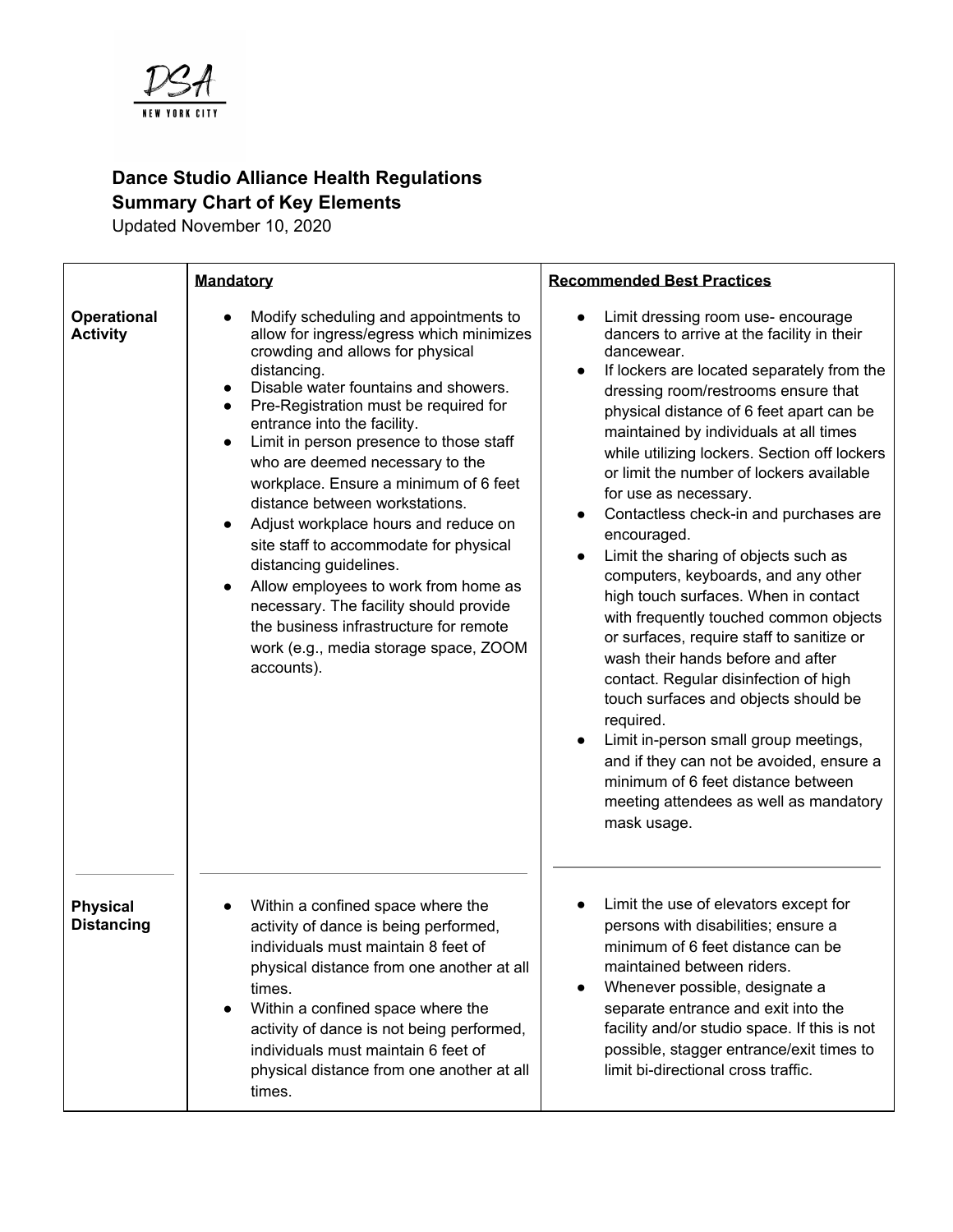

|                    | People flow should be managed to limit<br>bi-directional foot traffic. Hallways,<br>stairwells, lobby areas, shared spaces,<br>entrances/exits should be mapped to<br>ensure physical distancing is maintained<br>and group gathering is eliminated.<br>An Ingress/Egress Floor Plan of the<br>facility should be created and updated<br>as changes are made. The Floor Plan<br>should be accessible to individuals both<br>online and posted visibly within the<br>facility.<br>Reduce the number of people on site to<br>a maximum of 33% of total usable space<br>occupancy. In order to mitigate risk of a<br>COVID-19+ outbreak, taking precautions<br>to strictly limit the total number of people<br>on site is recommended-especially in<br>the preliminary reopening stages.<br>Designate a teaching zone with a<br>minimum of a 10 foot perimeter between<br>the teacher/facilitator and any other<br>individual in the space. |                                                                                                                                                                                                                                                                                                                                                            |
|--------------------|------------------------------------------------------------------------------------------------------------------------------------------------------------------------------------------------------------------------------------------------------------------------------------------------------------------------------------------------------------------------------------------------------------------------------------------------------------------------------------------------------------------------------------------------------------------------------------------------------------------------------------------------------------------------------------------------------------------------------------------------------------------------------------------------------------------------------------------------------------------------------------------------------------------------------------------|------------------------------------------------------------------------------------------------------------------------------------------------------------------------------------------------------------------------------------------------------------------------------------------------------------------------------------------------------------|
| <b>Capcity</b>     | If the activity of dance is taking place<br>within the facility, the maximum capacity<br>should be reduced to 33% of the usable<br>space occupancy.<br>If the activity of dance is not taking place<br>within the facility, the maximum capacity<br>should be reduced to 50% of the usable<br>space occupancy.                                                                                                                                                                                                                                                                                                                                                                                                                                                                                                                                                                                                                           |                                                                                                                                                                                                                                                                                                                                                            |
| <b>Ventilation</b> | Ensure that central HVAC system<br>filtration meets the highest rated filtration<br>compatible with the currently installed<br>filter rack and air handling systems, at a<br>minimum MERV-13 or industry<br>equivalent or greater (e.g., HEPA).<br>If the central HVAC system cannot<br>handle the aforementioned minimum<br>level of filtration (MERV-13 or greater),<br>certification and documentation should<br>be attained.                                                                                                                                                                                                                                                                                                                                                                                                                                                                                                         | Increase the amount of fresh air flow<br>through open doors and windows<br>whenever possible.<br>If HVAC is not left on overnight,<br>$\circ$<br>increase air flow through the<br>space with open doors and<br>windows provided there are no<br>safety or sanitary hazards.<br>Disable demand controlled ventilation<br>and increase ventilation rates and |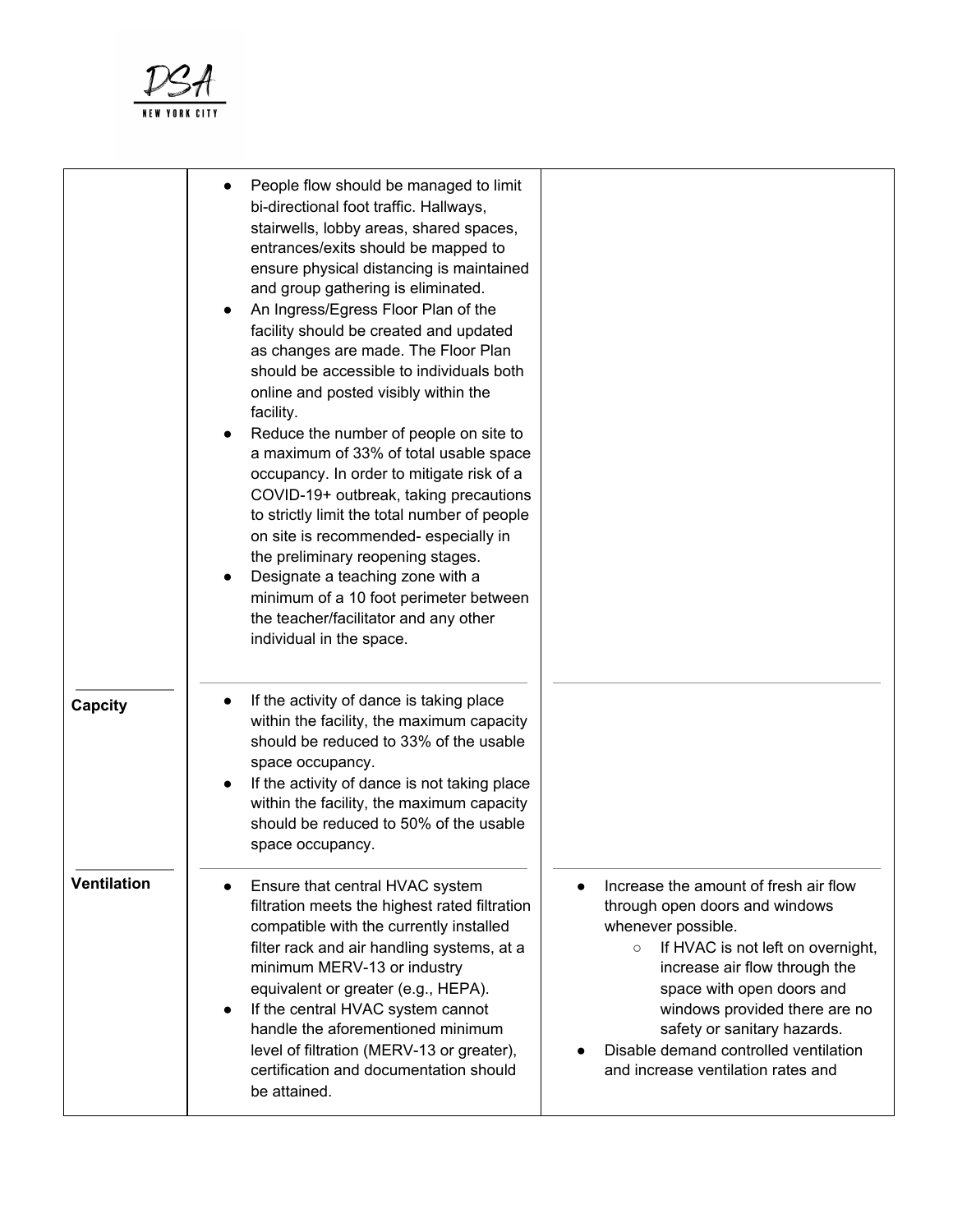

|                                                  | For facilities that do not have HVAC<br>$\bullet$<br>systems installed or do not control the<br>central air handling system in their<br>designated space, additional ventilation<br>and filtration mitigation protocols should<br>be followed.<br>Use of portable air sanitizers (e.g.,<br>electric HEPA units) should be required<br>when HVAC systems have not been<br>installed in a space.<br>For use of Air Sanitizers within<br>$\circ$<br>the facility, ensure a minimum of<br>one of the following is included:<br>(a) UV Light; (b) Ionizer; $(c)$<br><b>HEPA Filter</b>                                                                                                                                                                                                                                                                                                                                                                                                                                                                                                                                                                                                                     | outdoor ventilation rates whenever<br>possible.<br>Keep systems running longer, before<br>and after occupancy.<br>Maintain regular inspections of systems<br>to ensure that filters are properly<br>operating, serviced, and within service<br>life.     |
|--------------------------------------------------|-------------------------------------------------------------------------------------------------------------------------------------------------------------------------------------------------------------------------------------------------------------------------------------------------------------------------------------------------------------------------------------------------------------------------------------------------------------------------------------------------------------------------------------------------------------------------------------------------------------------------------------------------------------------------------------------------------------------------------------------------------------------------------------------------------------------------------------------------------------------------------------------------------------------------------------------------------------------------------------------------------------------------------------------------------------------------------------------------------------------------------------------------------------------------------------------------------|----------------------------------------------------------------------------------------------------------------------------------------------------------------------------------------------------------------------------------------------------------|
| Hygiene,<br>Cleaning, and<br><b>Disinfection</b> | Place hand sanitizer (with an alcohol<br>content minimum of 70%) prominently<br>throughout the space. Ensure the<br>dispensers are regularly refilled.<br>Require mask usage in restrooms as an<br>additional safety measure; when a toilet<br>is flushed the COVID-19 viral load can<br>accumulate in the air.<br>Studio spaces should be cleaned after<br>٠<br>each use. If the individuals in the room<br>change (e.g. dancers in a class or<br>rehearsal leave and new dancers enter),<br>the room should be disinfected (floors,<br>barres, mirrors, electronic equipment)<br>before the next use.<br>Promote regular handwashing by all<br>individuals who enter the facility.<br>Display posters and signage around the<br>facility promoting proper handwashing,<br>and ensure that there is accessibility for<br>individuals to wash their hands<br>frequently with soap and water.<br>Promote the message that individuals<br>$\bullet$<br>should stay home when feeling ill.<br>Increase and maintain regularly<br>scheduled cleaning and disinfection<br>protocols throughout the facility. Special<br>attention should be given to high touch<br>surfaces and frequently accessed areas. | Reduce the number of surface areas<br>whenever possible (e.g., put away<br>folding tables and chairs, remove<br>unnecessary equipment, close off cubby<br>holes, put away shelving units). Restrict<br>access to surfaces that individuals may<br>touch. |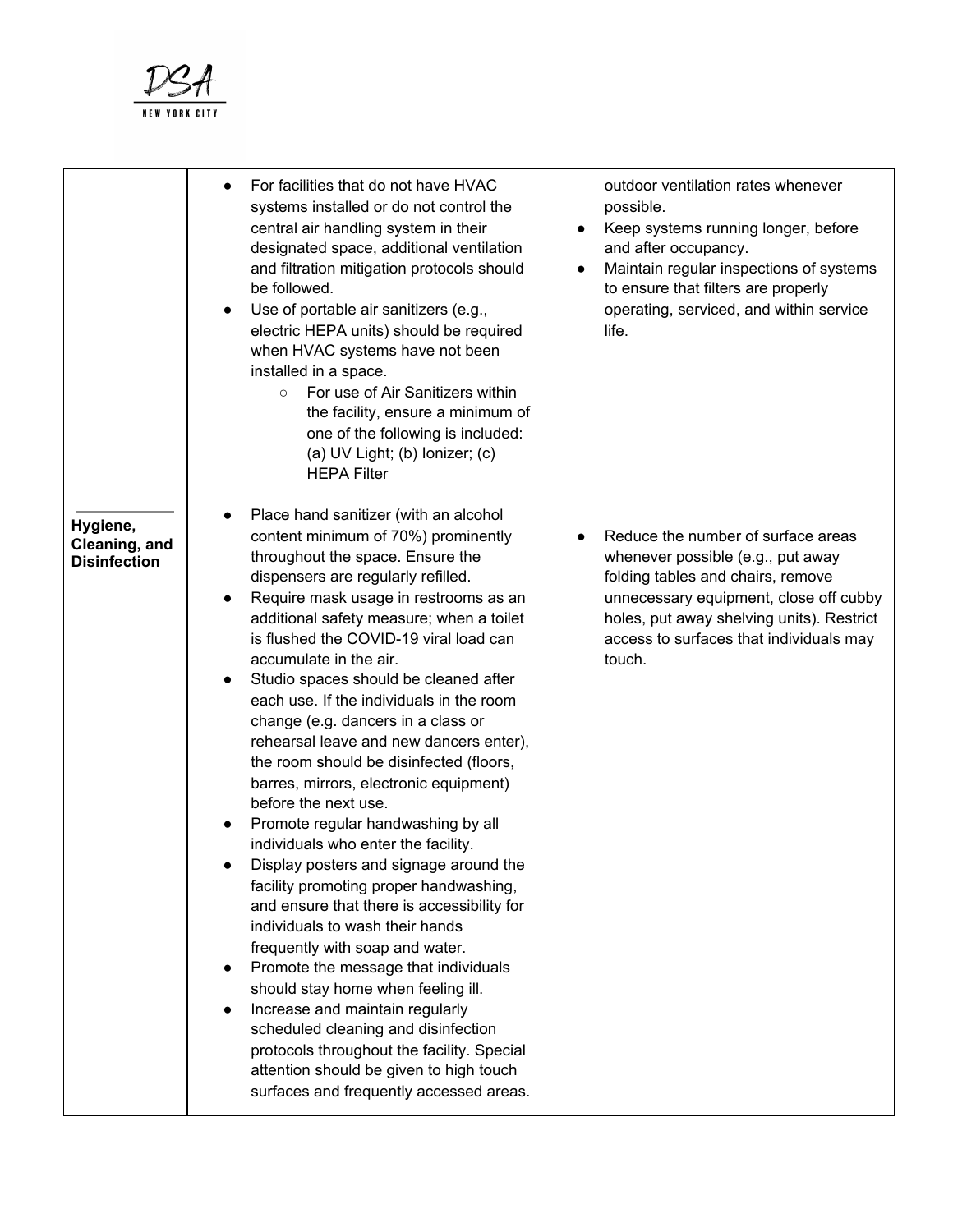

|            | Disinfectants used should be registered<br>by the Department of Environmental<br>Conservation and identified as effective<br>by the EPA.<br>Increase and maintain regular cleaning<br>and disinfection of restrooms.<br>Restrooms should be cleaned and<br>disinfected regularly and depending on<br>frequency of use.<br>Studio spaces should be cleaned after<br>each use. If the individuals in the room<br>change (e.g. dancers in a class or<br>rehearsal leave and new dancers enter),<br>the room should be disinfected (floors,<br>barres, mirrors, electronic equipment)<br>before the next use.<br>A minimum of 15 minutes should be<br>allotted between studio use to allow for<br>cleaning and dissipation of airborne<br>virus. Additional time may be needed<br>depending on the number of individuals<br>in the room and their activity level.<br>Ensure that scheduling allows for the<br>additional cleaning and disinfection time.<br>Maintain a cleaning and disinfection log<br>which complies with NYS requirements<br>on regular cleaning and disinfection of<br>facilities, equipment, and high touch<br>surfaces. See appendix for example. |  |
|------------|---------------------------------------------------------------------------------------------------------------------------------------------------------------------------------------------------------------------------------------------------------------------------------------------------------------------------------------------------------------------------------------------------------------------------------------------------------------------------------------------------------------------------------------------------------------------------------------------------------------------------------------------------------------------------------------------------------------------------------------------------------------------------------------------------------------------------------------------------------------------------------------------------------------------------------------------------------------------------------------------------------------------------------------------------------------------------------------------------------------------------------------------------------------------|--|
| <b>PPE</b> | Face coverings (masks) should be<br>required for entrance into the facility.<br>Masks should remain on at all times,<br>including while dancing.<br>Masks (including child size masks if the<br>facility accommodates children) should<br>be available on site in the event that a<br>mask breaks or does not adequately fit<br>the individual.<br>Face coverings (masks) should be<br>required for staff at all times. The limited<br>exception may be working alone in an<br>office.<br>Staff should be provided with PPE at no<br>cost, including and not limited to masks,                                                                                                                                                                                                                                                                                                                                                                                                                                                                                                                                                                                      |  |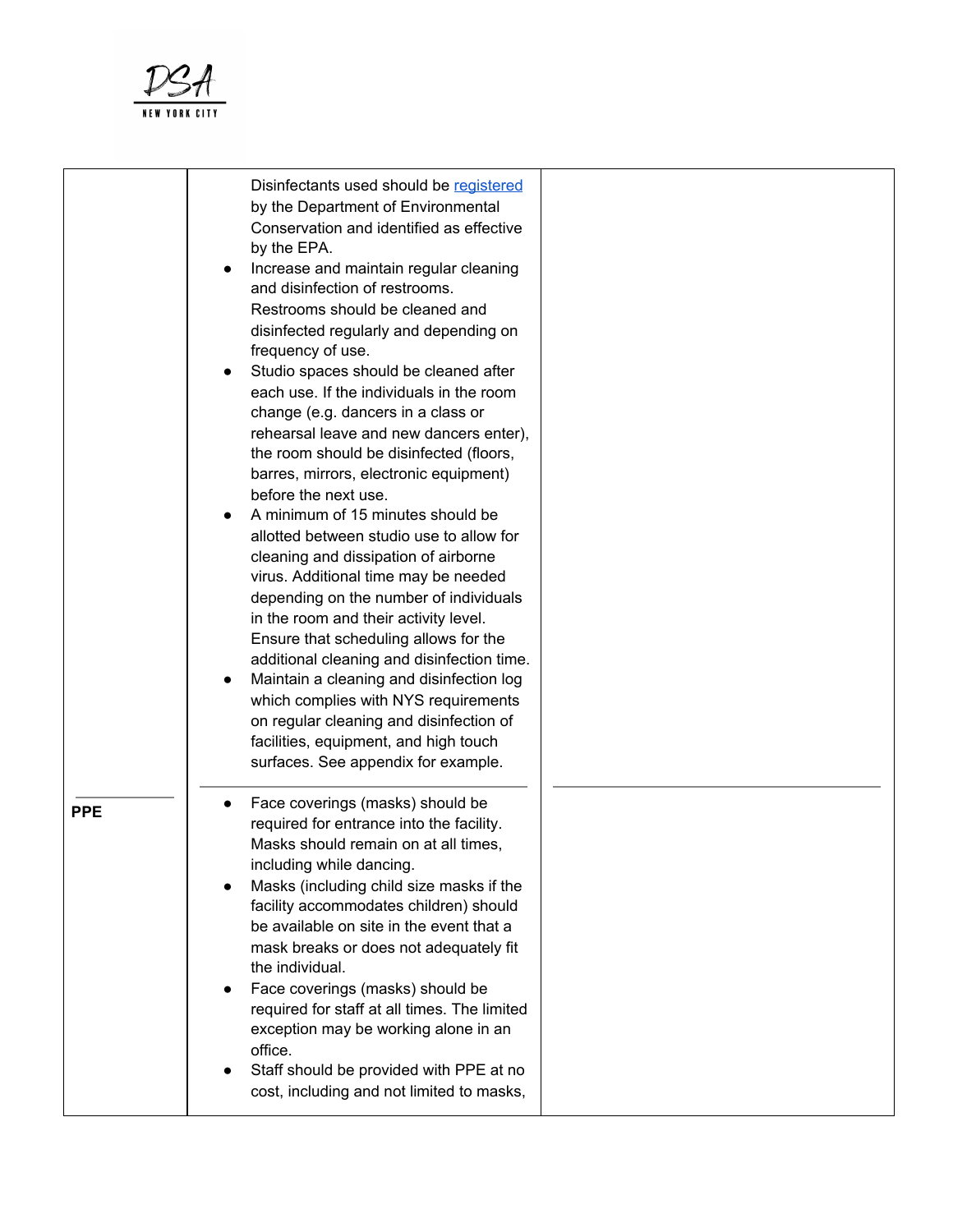

|                                         | shields, and gloves for cleaning and<br>disinfection procedures. Staff should be<br>allowed to wear their own face<br>coverings, but must not be required to<br>do so. Additionally, staff should be<br>permitted to utilize their personally<br>owned protective coverings (e.g., face<br>shields, respirators).<br>Staff should be trained on how to safely<br>and properly wear, clean, and/or dispose<br>of PPE.                                                                                                                                                                                                                                                                                                                                                                                                                                                                                                                                                                                                                                                                                                                                                                                                                                                                                          |                                                                                                                                                                                                                                                                                                                                                                                                                                                                                                                                                                                                                                                                                                                                                                                                                                                                                                                                                                                                                                                                                                                                                                                                                |
|-----------------------------------------|---------------------------------------------------------------------------------------------------------------------------------------------------------------------------------------------------------------------------------------------------------------------------------------------------------------------------------------------------------------------------------------------------------------------------------------------------------------------------------------------------------------------------------------------------------------------------------------------------------------------------------------------------------------------------------------------------------------------------------------------------------------------------------------------------------------------------------------------------------------------------------------------------------------------------------------------------------------------------------------------------------------------------------------------------------------------------------------------------------------------------------------------------------------------------------------------------------------------------------------------------------------------------------------------------------------|----------------------------------------------------------------------------------------------------------------------------------------------------------------------------------------------------------------------------------------------------------------------------------------------------------------------------------------------------------------------------------------------------------------------------------------------------------------------------------------------------------------------------------------------------------------------------------------------------------------------------------------------------------------------------------------------------------------------------------------------------------------------------------------------------------------------------------------------------------------------------------------------------------------------------------------------------------------------------------------------------------------------------------------------------------------------------------------------------------------------------------------------------------------------------------------------------------------|
| <b>Testing and</b><br><b>Monitoring</b> | Create and implement mandatory health<br>screening protocols.<br>All individuals who enter the facility<br>should be screened using a<br>questionnaire that determines: a) has<br>the individual been in close or proximate<br>contact with anyone who has tested<br>positive for COVID-19 or who has or had<br>symptoms of COVID-19 in the past 14<br>days; b) tested positive for COVID-19 in<br>the past 14 days; and/or c) has<br>experienced symptoms of COVID-19 in<br>the past 14 days.<br>Require all individuals who enter the<br>facility to report if any of their survey<br>responses change within 72 hours of<br>their most recent visit to the facility (e.g.,<br>if they begin to experience COVID-19<br>symptoms).<br>Temperature checks should be required<br>for entry into the facility.<br>Individuals must submit contact<br>information for the purpose of contact<br>tracing for entrance into the facility.<br>Work cooperatively to notify the state<br>and local health departments<br>immediately upon being informed of a<br>positive COVID-19 test result by any<br>individual who entered the facility.<br>The facility should have a designated<br>point of contact (which may vary based<br>on shift or day as necessary). The point<br>of contact should be responsible for | Screenings should be completed<br>remotely (electronic survey) before an<br>individual enters the facility.<br>RT-PCR testing may be required at the<br>$\bullet$<br>discretion of the facility for various<br>purposes including and not limited to<br>adoption of a "bubble" strategy. If testing<br>is to be required, the facility must define<br>why testing is required, who will be<br>tested, when they will be initially tested,<br>frequency of testing, and what actions<br>will be taken based on test results.<br>At a minimum, the facility should<br>$\bullet$<br>maintain a frequently updated resource<br>list for testing and healthcare- including<br>a list of free or low cost testing services.<br>Should a person screen positive for<br>COVID-19, they should be provided with<br>this resource list.<br>If necessary, arrange for a separate<br>email address for the designated point of<br>contact.<br>A survey screening log should be kept<br>by the designated point of contact and<br>should confirm that all individuals who<br>entered the facility filled out a health<br>survey and passed a temperature check<br>before being granted entry onto the<br>facility premises. |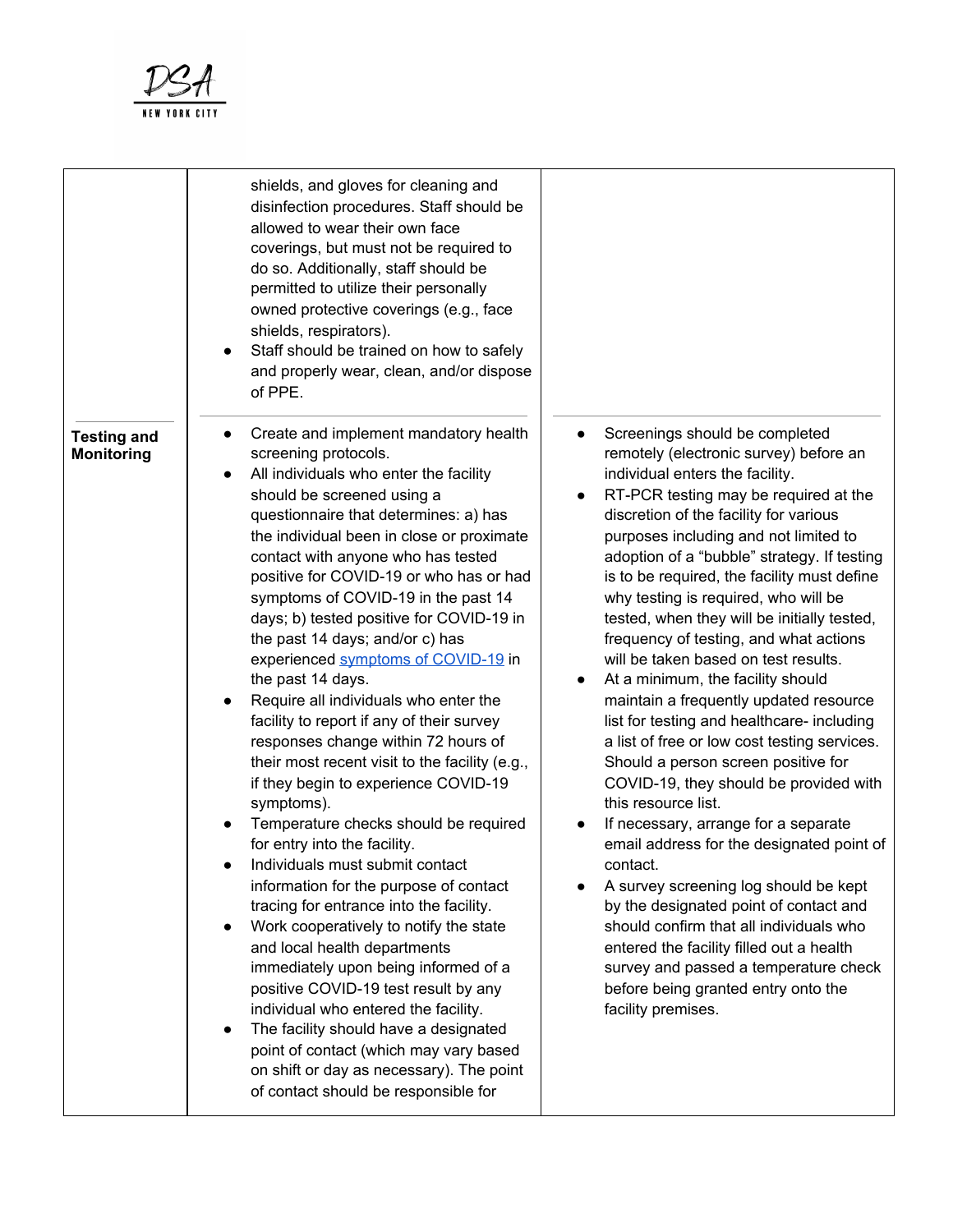

|                                    | receiving and attesting to having<br>reviewed all health screening surveys as<br>well as being identified as the party for<br>individuals to contact if they are later<br>experiencing COVID-19 related<br>symptoms as stated in the survey.                                                                                                                                                                                                                                                                                                                                                                                                                                                                                                                                                                                                                                                                                                                                                                                                                                                                                                                                                                                                                                                                                                                                                                                     |  |
|------------------------------------|----------------------------------------------------------------------------------------------------------------------------------------------------------------------------------------------------------------------------------------------------------------------------------------------------------------------------------------------------------------------------------------------------------------------------------------------------------------------------------------------------------------------------------------------------------------------------------------------------------------------------------------------------------------------------------------------------------------------------------------------------------------------------------------------------------------------------------------------------------------------------------------------------------------------------------------------------------------------------------------------------------------------------------------------------------------------------------------------------------------------------------------------------------------------------------------------------------------------------------------------------------------------------------------------------------------------------------------------------------------------------------------------------------------------------------|--|
| <b>Containment</b><br>and Shutdown | If an individual is suspected or confirmed<br>to have a positive case of COVID-19,<br>close off any areas used by the<br>individual. The facility does not need to<br>be shut down if the affected areas can<br>be closed off. If the affected areas can<br>not be isolated, shut down all<br>operations.<br>If more than seven days has passed<br>since the person suspected or confirmed<br>to have COVID-19 entered the facility,<br>24 hour closure and additional cleaning<br>and disinfection is not necessary.<br>However, regular cleaning and<br>disinfection should continue.<br>The central point of contact should work<br>with state and local health departments<br>to trace and notify all contacts who<br>entered the facility or interacted with the<br>COVID-19+ individual dating back to 48<br>hours before the COVID-19+ individual<br>began experiencing COVID-19<br>symptoms or tested positive (whichever<br>is earlier).<br>When can an individual return to the<br>facility after contracting COVID-19:<br>$\circ$ The individual must a) have no<br>fever for 72 hours without use of<br>antipyretic medication (fever<br>reducer), improved symptoms,<br>and that 14 days have passed<br>since symptoms first appeared;<br>OR b) the individual must have<br>no fever for 72 hours without<br>use of antipyretic medication<br>(fever reducer), improved<br>symptoms, and a negative test<br>result. |  |